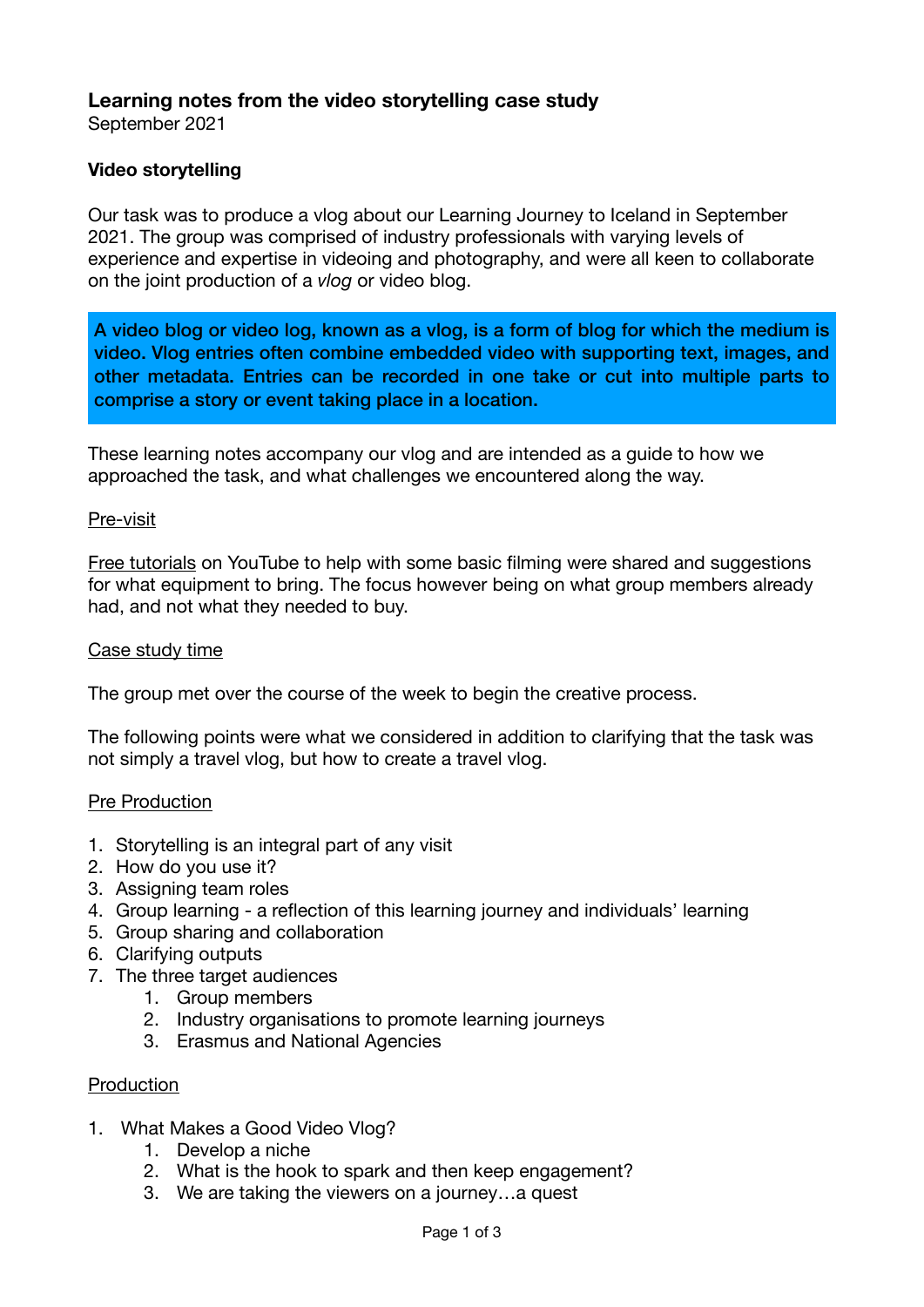- 4. We need a story…or a theme
- 5. Have a beginning, middle and end….what is the structure?
- 6. Be flexible as the storyline can evolve. For example, if the weather changes, or you find someone else to interview, access is not possible, or there are technical problems - like wind!
- 7. Identify and speak to your target audience.
- 8. Maintain pro video quality but this comes with practice.
- 9. Shoot lots of B-roll that will be edited together
- 10. Be Distinctive
- 11. Have the right equipment. … in our case, we were using what we had, but were fortunate to be able to borrow a small microphone that attaches to an iPhone that make a tremendous difference to the sound quality.
- 12. Make sure your vlog channel Is well-branded, or sits with a complementary or umbrella brand.
- 13. We used two free apps for the editing: Capcut and iMovie that also work seamlessly when stitching together for the final cut.
- 14. The vlog is hosted on Vimeo that offers a basic, free membership, but it limits you to 500MB maximum storage per week. Alternately, you can make a YouTube video completely free with unlimited storage when it comes to hosting. Increasingly intrusive adverting over which you have no control can make an unwelcome intrusion however, when using YouTube.
- 15. We did not produce a short teaser, typically of 10 seconds or less. It would be useful if sharing content on social media as the bird crumbs to encourage viewing of the entire vlog.

Post Production



- 2. Play the vlog here and share from the Vimeo platform.
- 3. here to post EU report, participating businesses and other socials.
- 4. If this something you want to pursue, publish and promote consistently.